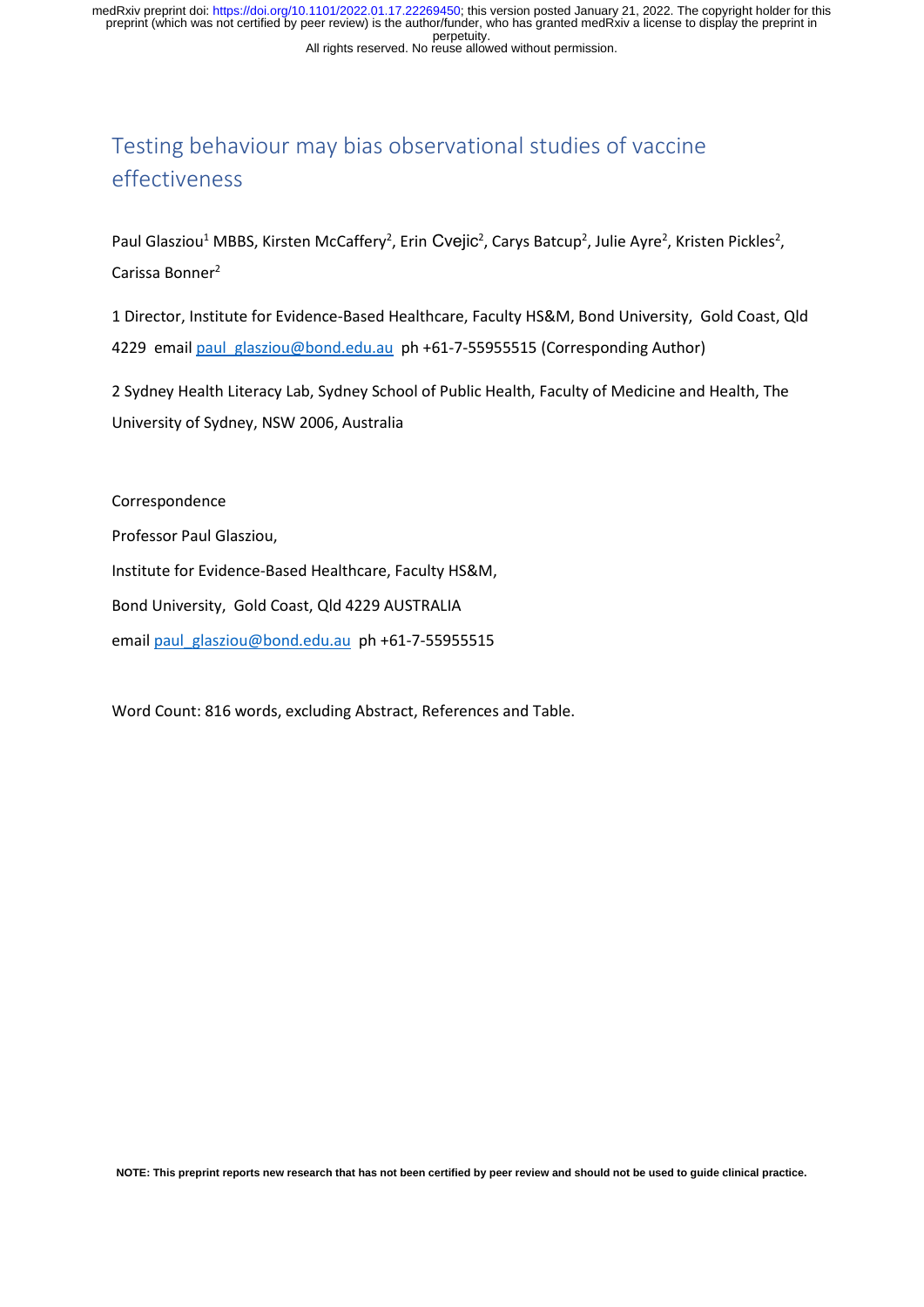All rights reserved. No reuse allowed without permission. perpetuity. preprint (which was not certified by peer review) is the author/funder, who has granted medRxiv a license to display the preprint in medRxiv preprint doi: [https://doi.org/10.1101/2022.01.17.22269450;](https://doi.org/10.1101/2022.01.17.22269450) this version posted January 21, 2022. The copyright holder for this

# Testing behaviour may bias observational studies of vaccine effectiveness

#### **Abstract**

**Background** Recent observational studies have suggested that vaccines for the omicron variant of SARS-Cov2 may have little or no effect in preventing infection. However, the observed effects may be confounded by patient factors and preventive behaviours or vaccine-related differences in testing behaviour. To assess the potential degree of confounding, we aimed to estimate differences in testing behaviour between unvaccinated and vaccinated populations.

**Methods** We recruited 1,526 Australian adults for an online randomised study about COVID testing between October and November 2021, and collected self-reported vaccination status and three measures of COVID-19 testing behaviour. We examined the association between testing intentions and vaccination status in the cross-sectional baseline data of this trial.

**Results** Of the 1,526 participants (mean age 31 years): 22% had a COVID-19 test in the past month and 61% ever; 17% were unvaccinated, 11% were partially vaccinated (1 dose), 71% were fully vaccinated (2+ doses). Fully vaccinated participants were twice as likely (RR 2.2; 95% CI 1.8 to 2.8) to report positive COVID testing intentions than those who were unvaccinated (p<.001). Partially vaccinated participants had less positive intentions than those fully vaccinated (p<.001) but higher intentions than those who were unvaccinated (p=.002).

**Discussion** For all three measures vaccination predicted greater COVID testing intentions. If the unvaccinated tested at half the rate of the vaccinated, a true vaccine effectiveness of 30% could appear to be a "negative" observed vaccine effectiveness of -40%. Assessing vaccine effectiveness should use methods to account for differential testing behaviours. Test negative designs are currently the preferred option, but its assumptions should be more thoroughly examined.

#### **Competing Interest Statement**

The authors declare no competing interest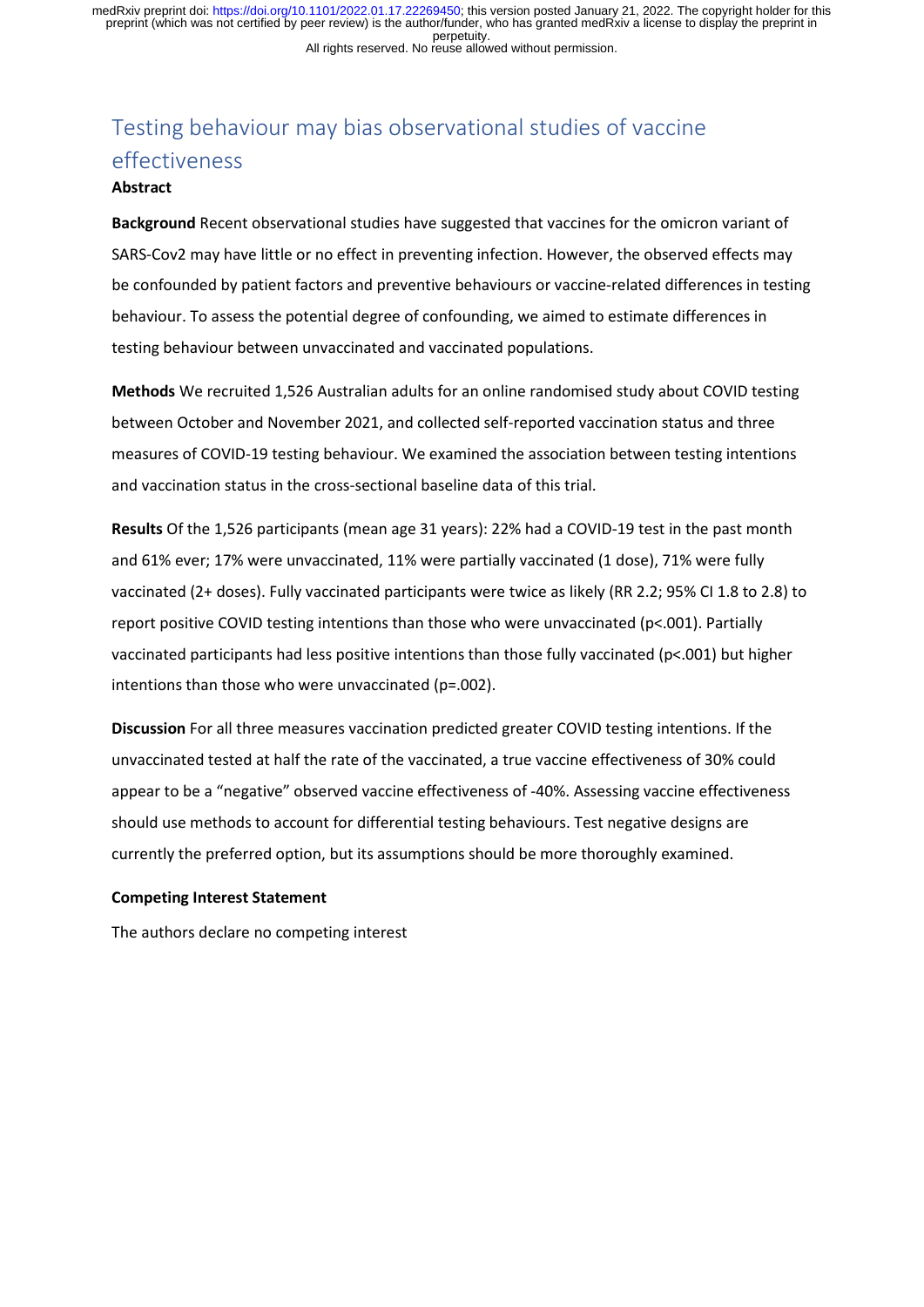All rights reserved. No reuse allowed without permission. perpetuity. preprint (which was not certified by peer review) is the author/funder, who has granted medRxiv a license to display the preprint in medRxiv preprint doi: [https://doi.org/10.1101/2022.01.17.22269450;](https://doi.org/10.1101/2022.01.17.22269450) this version posted January 21, 2022. The copyright holder for this

## Testing behaviour may bias observational studies of vaccine effectiveness

#### Introduction

Recent observational studies have suggested that vaccines for the omicron variant of SARS-Cov2 may have little or no effect in preventing infection while being effective in preventing hospitalisation. For example, a Danish study<sup>1</sup> found low vaccine efficacy against omicron infections: 55% for the BNT162b2 and 37% for the mRNA-1273 vaccine. However, for longer follow up (after 90 days) the "effectiveness" observed was negative (less than 0), triggering reports than vaccines paradoxically might increase omicron infections, which was picked up by multiple blogs and subsequently fact-checked by AP News<sup>2</sup>. However, differences in testing behaviour may bias such observational studies of vaccines effectiveness.

As for all observational studies of vaccines, the observed effects may be confounded by other patient factors and preventive behaviours such as social distancing and mask wearing<sup>3</sup>. However, vaccine-related differences in COVID-19 testing behaviour may also cause differences in case detection (though this is less likely to impact hospitalisations). For example, if the unvaccinated were half as likely as the vaccinated to get tested for respiratory symptoms, they would also be half as likely to be detected as COVID-19 cases. This differential testing would artefactually dilute estimates of vaccine effectiveness (or could even create a spurious negative effect from vaccines, as seen in the Danish study). The "test negative" design,<sup>4</sup> - which stratifies for health seeking behaviour by patients who test negative as controls - is a common method to reduce the bias from health careseeking behaviour differences between vaccinated and unvaccinated people, but relies on assumptions about severity and test accuracy<sup>5</sup>. To assess the degree of confounding potentially caused by any differential testing behaviour, we aimed to assess any differences in past and intended testing behaviour between unvaccinated and vaccinated populations.

#### Methods

We recruited 1,526 Australian adults (430 men, 1064 women, 32 non-binary or not reported) for an online randomised study about COVID testing between October and November 2021 [\(www.anzctr.org.au/Trial/Registration/TrialReview.aspx?id=382318](www.anzctr.org.au/Trial/Registration/TrialReview.aspx?id=382318) ) using methods we have detailed previously<sup>6</sup>. We collected self-reported vaccination status (unvaccinated, 1 dose or 2 doses) and three measures of COVID-19 testing behaviour. We considered two vaccine doses as 'fully vaccinated' at the time of assessment as third dose boosters were only available for high-risk workers (e.g. health care workers) in Australia at this timepoint. We examined the association between testing intentions and vaccination status across the sample with Pearson chi-squared tests, and non-parametric linear-by-linear tests for trend. Analyses were conducted using Stata/BE v17.0.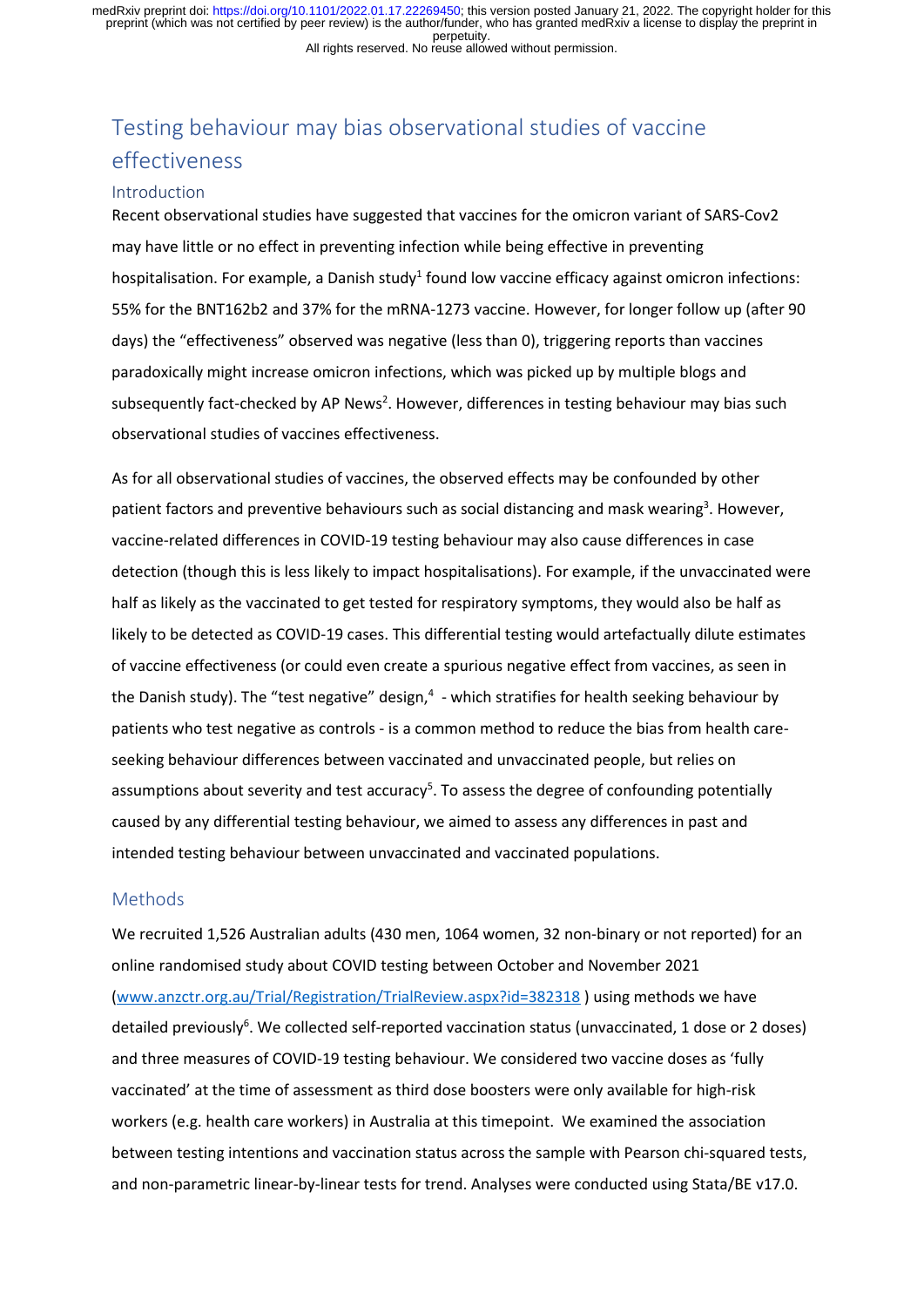All rights reserved. No reuse allowed without permission. perpetuity. preprint (which was not certified by peer review) is the author/funder, who has granted medRxiv a license to display the preprint in medRxiv preprint doi: [https://doi.org/10.1101/2022.01.17.22269450;](https://doi.org/10.1101/2022.01.17.22269450) this version posted January 21, 2022. The copyright holder for this

## Results

The 1,526 participants (mean age 31 years) were from all Australian states: 22% had a COVID-19 test in the past month and 61% ever; 17% were unvaccinated, 11% were partially vaccinated (1 dose), 71% were fully vaccinated (2+ doses). Fully vaccinated participants were twice as likely (RR 2.2; 95% CI 1.8 to 2.8) to report positive COVID testing intentions than those who were unvaccinated (p<.001) – Table. Partially vaccinated participants had less positive intentions than those fully vaccinated (p<.001) but higher intentions than those who were unvaccinated (p=.002).

Fully vaccinated participants were also twice as likely (RR 2.1; 95% CI 1.5 to 3.0) to report being tested in the past month than those who were unvaccinated (p<.001).

|                                                                           | Likely            | <b>Neither</b> | <b>Unlikely</b> | Test statistic, p-value            |
|---------------------------------------------------------------------------|-------------------|----------------|-----------------|------------------------------------|
| How likely is it that you'd get tested for COVID-19 if you woke up with a |                   |                |                 | $X^2(4) = 93.8$ , p<.001;          |
| sore throat tomorrow?*                                                    |                   |                |                 | $z_{\text{trend}}$ = 9.24, p<.001  |
| Both doses                                                                | 600 (55%)         | 161 (15%8)     | 330 (30%)       |                                    |
| One dose                                                                  | 64 (37%)          | 41 (24%)       | 67 (39%)        |                                    |
| Unvaccinated                                                              | 65 (25%)          | 51 (19%)       | 147 (56%)       |                                    |
|                                                                           | <b>Yes</b><br>No. |                |                 |                                    |
| Did you get tested for COVID-19 in the past month?                        |                   |                |                 | $X^2(4) = 20.6$ , p<.001;          |
|                                                                           |                   |                |                 | $z_{\text{trend}} = 4.13$ , p<.001 |
| <b>Both doses</b>                                                         |                   | 258 (24%)      | 833 (76%)       |                                    |
| One dose                                                                  |                   | 41 (24%)       | 131 (76%)       |                                    |
| Unvaccinated                                                              |                   | 29 (11%)       | 234 (89%)       |                                    |
| Have you ever been tested for COVID-19?                                   |                   |                |                 | $X^2(4) = 73.7$ , p<.001;          |
|                                                                           |                   |                |                 | $z_{\text{trend}} = 8.58$ , p<.001 |
| <b>Both doses</b>                                                         |                   | 733 (67%)      | 358 (33%)       |                                    |
| One dose                                                                  |                   | 90 (52%)       | 82 (48%)        |                                    |
| Unvaccinated                                                              |                   | 104 (40%)      | 159 (60%)       |                                    |

**Table. Association between vaccination status and COVID testing (i) intentions and (ii) self reported behaviours (n=1,526). Data are shown as frequencies (row percentages).** 

*\* 5 point likert scale response options: very likely/likely/neither/unlikely/very unlikely combined to 3 categories for analyses.*

## **Discussion**

For all three measures (intention, self reported testing in past month or ever) vaccination predicted greater COVID testing intentions and behaviours in the vaccinated compared to the unvaccinated. If confirmed in other studies, this has behavioural difference has both policy and research methods implications.

Methods for observational studies of influenza vaccine effectiveness adjust for several important confounders, but the spectrum of confounding behaviours in the current SARS-CoV2 pandemic may be different, particularly substantial differential testing behaviour. If unvaccinated people were detected as cases at half the rate of the vaccinated (as seen for the "tested in the past month" in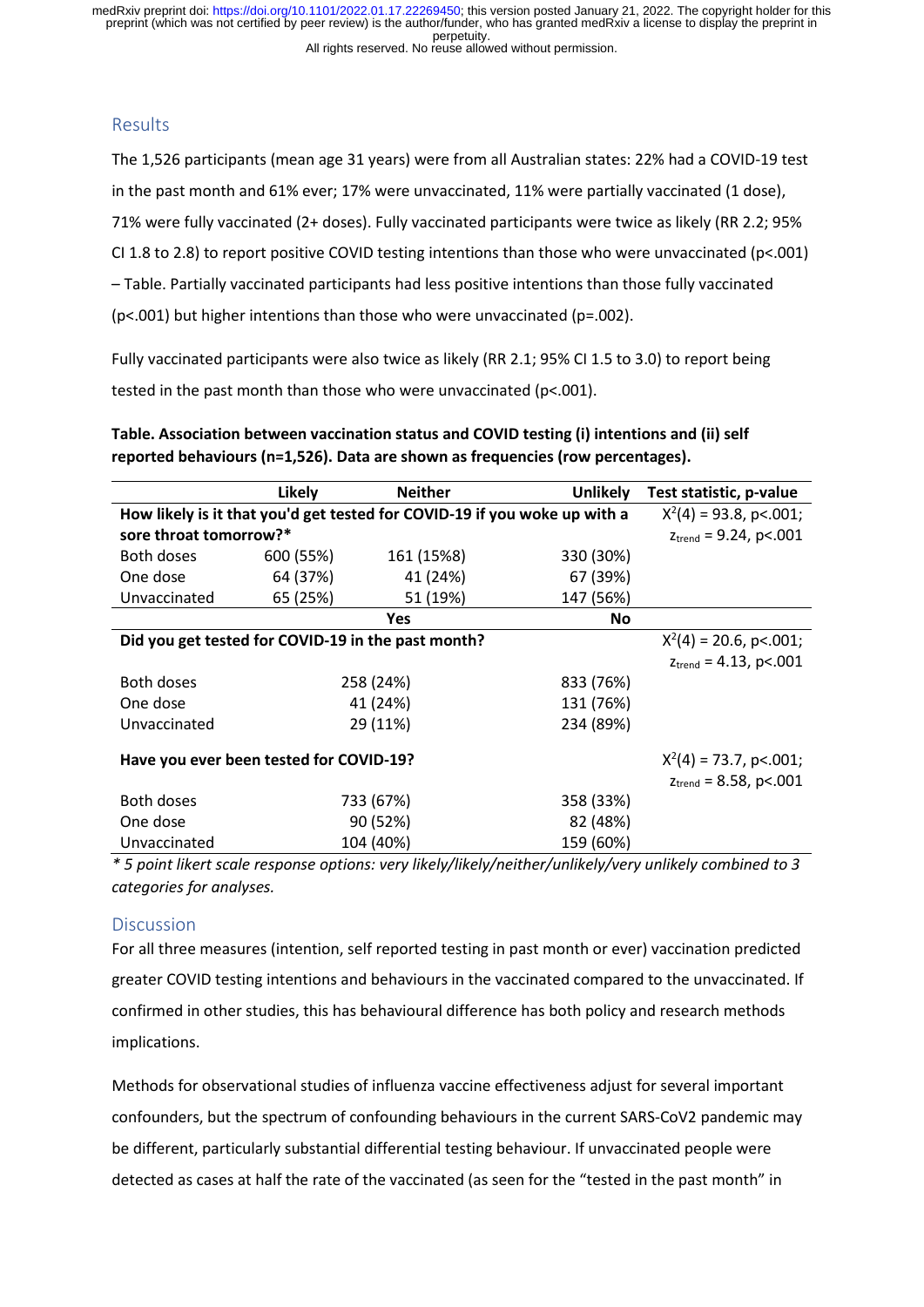Table), then a true vaccine effectiveness of 30% would lead to a "negative" observed vaccine effectiveness of -40% (as seen in the Danish study for Moderna vaccine at 91-150 days). A recent report from the Statens Serum Institut in Denmark<sup>7</sup> also noted lower testing rates of the unvaccinated compared to the vaccinated of a similar magnitude to that in our study.

A recent WHO technical brief<sup>8</sup> of vaccine effectiveness against the omicron variant did include the Danish study but the majority of the studies were "test negative" designs. For example, the UK HSA analysis<sup>9</sup> using a test negative design estimated that the vaccine effectiveness against symptomatic disease was 26%, 2 to 18% (for 2-24 weeks versus 25+ weeks post-dose), and 63% for 1, 2, and 3 doses of vaccine respectively. However, for hospitalisation the vaccine effectiveness was substantially better at 52%, 52 to 72%, and 88% respectively. However, such test negative studies may still be biased by test seeking behaviour if there are differences in severity between cases and non-cases<sup>5</sup>.

Assessing vaccine effectiveness against SARS-CoV2 infection should use methods to account for differential testing behaviours. Test negative designs are currently the preferred option, but its assumptions should be more thoroughly examined.

### Data Availability

Please email carys.batcup@sydney.edu.au for information about the data

## Acknowledgements and Funding:

This study was not specifically funded, but in-kind support was provided by authors with research fellowships. PG is supported by a National Health and Medical Research Council (NHMRC) Investigator Grant (#1080042).CB is supported by a National Health and Medical Research Council (NHMRC)/Heart Foundation Early Career Fellowship (#1122788). RD is supported by a University of Sydney fellowship (#197589). KM is supported by a National Health and Medical Research Council (NHMRC) Principal Research Fellowship (#1121110).

## References

- 1. Hansen CH, Schelder AB, Mousten-Helm IR, et al. Vaccine effectiveness against SARS-CoV-2 infection with the Omicron or Delta variants following a two-dose or booster BNT162b2 or mRNA-1273 vaccination series: A Danish cohort study. medRxiv 2021.12.20.21267966; doi: https://doi.org/10.1101/2021.12.20.21267966
- 2. Fichera A. Claim vaccines increase susceptibility to omicron unfounded. Associated Press News, 31 December, 2021[. https://apnews.com/article/fact-checking-997075961043](https://apnews.com/article/fact-checking-997075961043)
- 3. Matytsin A. The Mask-Wearing Bias In The Estimates Of Vaccine Efficacy. MedRxiv October 2021. doi[: https://doi.org/10.1101/2021.10.19.21265093](https://doi.org/10.1101/2021.10.19.21265093)
- 4. Fukushima W, Hirota Y. Basic principles of test-negative design in evaluating influenza vaccine effectiveness. Vaccine. 2017 Aug 24;35(36):4796-4800. doi: 10.1016/j.vaccine.2017.07.003. PMID: 28818471.